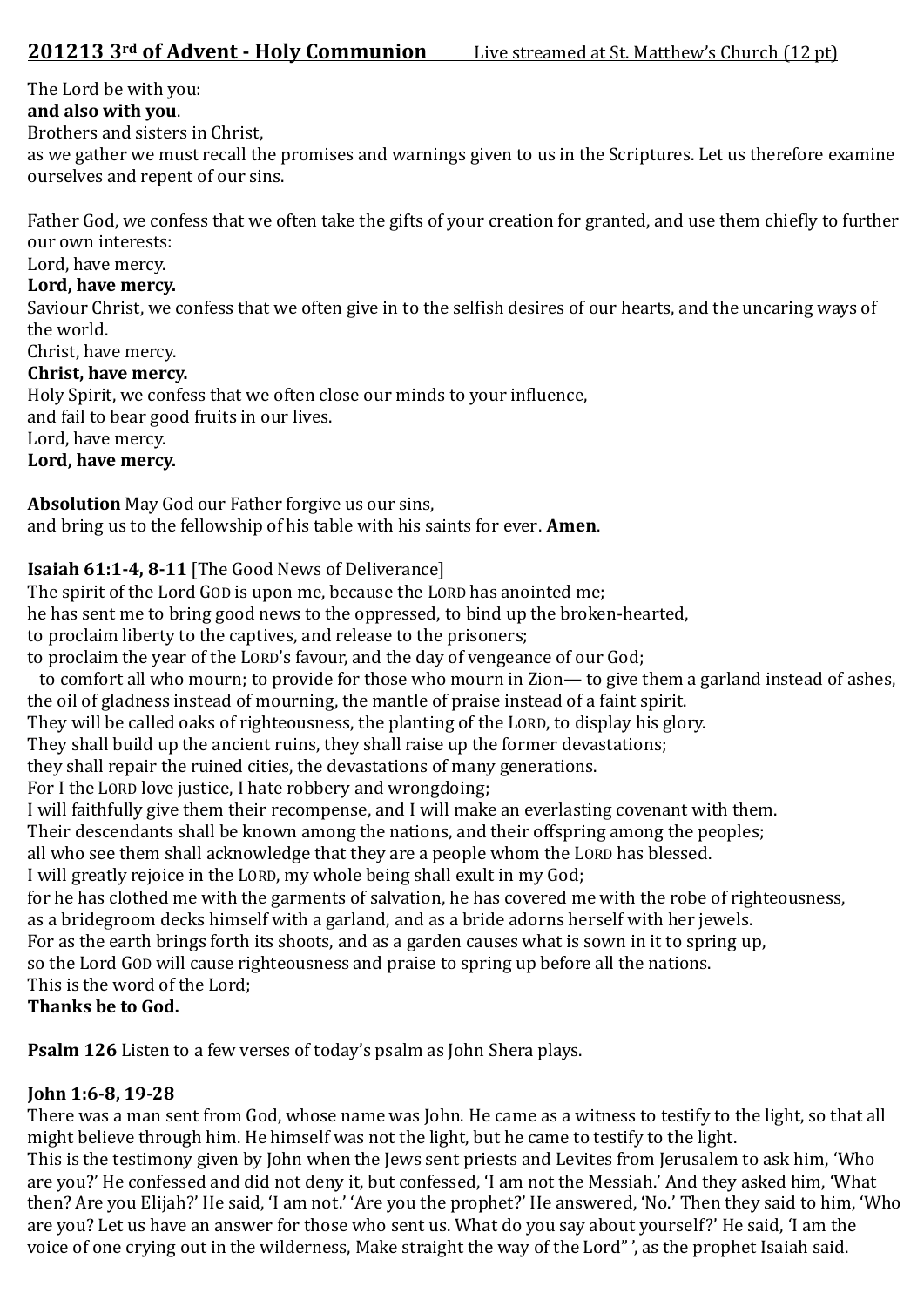Now they had been sent from the Pharisees. They asked him, 'Why then are you baptizing if you are neither the Messiah, nor Elijah, nor the prophet?' John answered them, 'I baptize with water. Among you stands one whom you do not know, the one who is coming after me; I am not worthy to untie the thong of his sandal.' This took place in Bethany across the Jordan where John was baptizing.

This is the gospel of the Lord.

## **Praise to you, Lord Jesus Christ.**

#### **Sermon**

Why do we read that passage from Isaiah? It's towards the end of that long prophecy, formed over a couple of hundred years by at least three writers? It's significance lies in two things:

First, its message, which is one of hope, of vindication and freedom for the returned Israelites after their exile in Babylon – it's about a day of Jubilees – it's about a new start, a clearing-out of old things.

But secondly, we know it perhaps only vaguely, as a passage which Jesus read out in the synagogue in Nazareth. It was his first public act, so it is seen as Jesus' mission statement for his time on earth. You know it well; it's from the fourth chapter of Luke's Gospel: "The spirit of the Lord is upon me, because he has anointed me …" I've always been in awe of this, because it is so grounded in what we Christians should be: what our guiding light should be: what we ought to do as Christians.

We get a glimpse of the same anointing – that same action of God's power - in John's Gospel, and if we think about it, the message is the same as that of Isaiah: for this too is a message about a new start. A new start at an inauspicious time, in an Israel overthrown by the power of Rome. This man, John the Baptist, was sent by God to bring hope. "He came as a witness to testify to the light, so that all may believe through him."

To me, the kernel of this passage is another verse: "Among you stands one whom you do not know …" And then the evangelist uses his dramatic storytelling power to reveal another layer of his intent: he has John the Baptist say to some Levites and priests: "I am not worthy to untie the thong of his sandal." And in case we haven't taken the unspoken intent of the gospel writer, we're told that "he came as a witness to testify to the light. He himself was not the light. What's left unstated is the obvious subject of this "light".

Well, that's clear, isn't it? But what a witness John turned out to be! And what a message to the downtrodden Jews of that time: "I am the voice of one crying out in the wilderness, 'make straight the way of the Lord'". If I jump back into Isaiah, it's not to make an easy reference; but listen if you will to the emotional similarity: "for he has clothed me with the garments of salvation, he has covered me with the robe of righteousness … for as the earth brings forth its shoots … so the Lord God will cause righteousness and praise to spring up before all the nations."

"All the nations". All of us. All we are asked is to take seriously what this Jewish heritage, this Jewish history, this Jewish belief is pouring forth from this short text. And John the Evangelist finishes with this expansive summing-up: "Truly I tell you, among those born of women no one has arisen greater than John the Baptist; yet the least in the kingdom of Heaven is greater than he". "Oh that you would tear open the heavens and come down!" This is the season of the Coming! – the coming of Christ into our world.

And now to God; Father, Son and Holy Spirit be ascribed, as is most justly due, all might, majesty, dominion, power and glory. Amen.

## **The Nicene Creed**

We believe in one God, the Father, the almighty, maker of heaven and earth, of all that is, seen and unseen. We believe in on Lord, Jesus Christ, the only Son of God, eternally begotten of the Father, God from God, Light from Light, true God from true God, begotten, not made, of one being with the Father. Through him all things were made. For us and for our salvation he came down from heaven, was incarnate by the Holy Spirit of the Virgin Mary, and was made man. For our sake he was crucified under Pontius Pilate; he suffered death and was buried. On the third day he rose again in accordance with the Scriptures; he ascended into heaven and is seated at the right hand of the Father. He will come again in glory to judge the living and the dead, and his kingdom will have no end.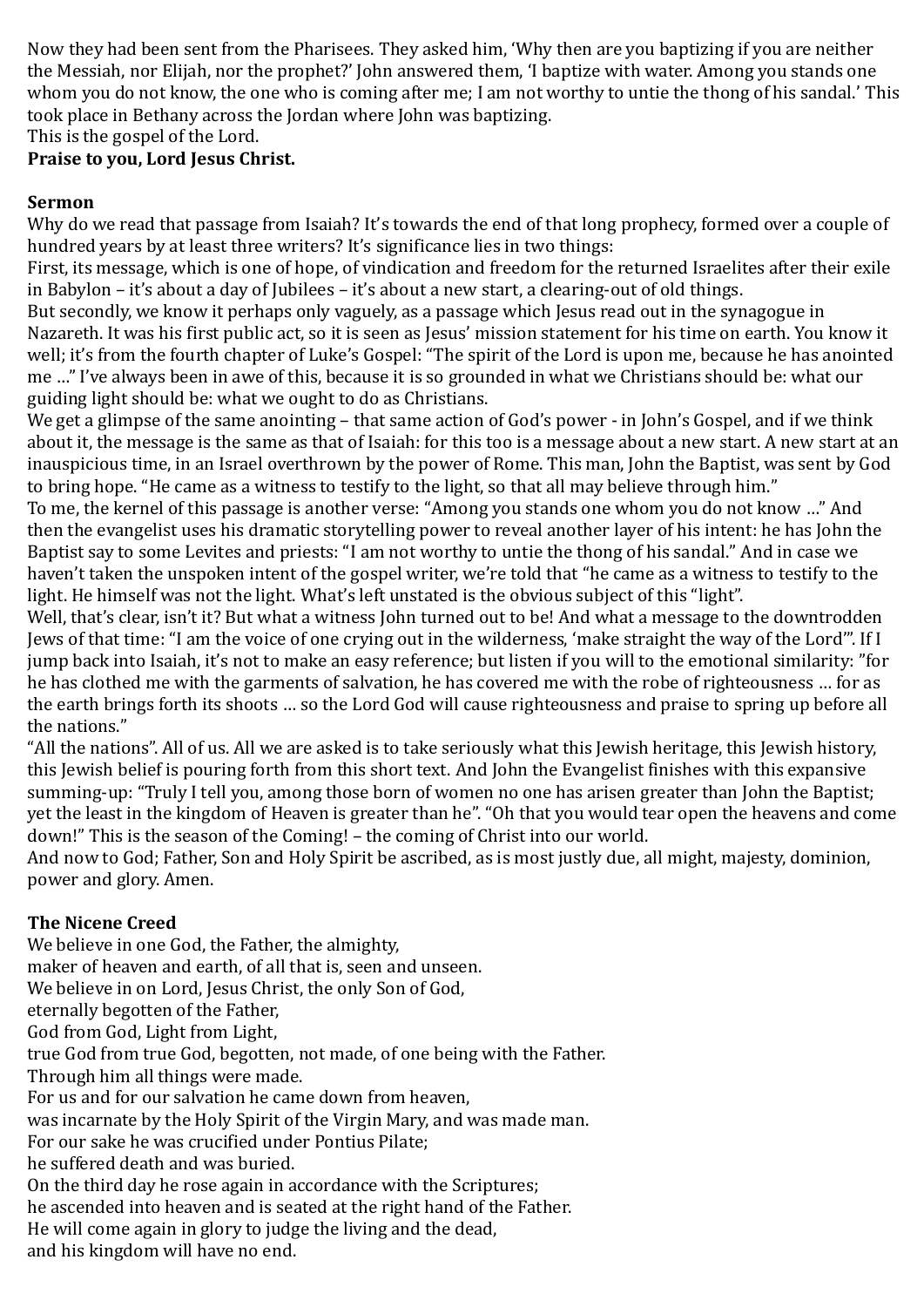We believe in the Holy Spirit, the Lord, the giver of life, who proceeds from the Father and the Son, who with the Father and the Son is worshipped and glorified, who has spoken through the prophets. We believe in one holy catholic and apostolic Church. We acknowledge one baptism for the forgiveness of sins. We look for the resurrection of the dead. and the life of the world to come. **Amen.**

## **Intercessions, beginning with the Collect of the 3rd Sunday of Advent**

O Lord Jesus Christ, who at your first coming sent your messenger to prepare your way before you: Grant that the ministers and stewards of your mysteries may likewise so prepare and make ready your way by turning the hearts of the disobedient to the wisdom of the just,

that at your second coming to judge the world we may be found an acceptable people in your sight; for you are alive and reign with the Father and the Holy Spirit, one God, world without end. **Amen.**

For light to know and to follow the truth, let us pray to the Lord. Make the Church a powerful witness to the light that has come into the world. Through the preaching of the Word, and through the water of baptism, may God's people be gathered into one body. *… hear our prayer*

Grant that the messengers of God may be heard throughout the world. Where material wealth and comfort abound in a spiritual wilderness, bring the light which reveals the true joy of living. *… hear our prayer* Make us messengers of the Gospel in our daily lives, and give strength to all in our community who labour to make known the mighty works of God *… hear our prayer*

Have mercy on all who suffer in body, mind or spirit. Our prayer is especially for all who have been struck by COVID-19, whether personally or through their families and friends; those for whom the virus has left them distressed; those for whom the brightness of life has been dimmed by fear. May the light of hope shine through their darkness and give them comfort. *… hear our prayer*

We give thanks for the departed who were cleansed by the waters of baptism and have passed over the great water to eternal life. May they rest in peace and may light perpetual shine upon them. *… hear our prayer* **Amen.**

Christ our passover has been sacrificed for us **therefore let us celebrate the feast.** 

The Lord is here. **His Spirit is with us.**  Lift up your hearts. **We lift them to the Lord.**  Let us give thanks to the Lord our God. **It is right to give our thanks and praise.**

All glory and honour, thanks and praise be given to you at all times and in all places, Lord, holy Father, true and living God, through Jesus Christ our Lord.

For he is your eternal Word through whom you have created all things from the beginning and formed us in your own image.

In your great love you gave him to be made man for us and to share our common life. In obedience to your will your Son our Saviour offered himself as a perfect sacrifice, and died on the cross for our redemption.

Through him you have freed us from the slavery of sin and reconciled us to yourself, our God and Father. He is our great high priest whom you raised from death and exalted to your right hand on high where he ever lives to intercede for us.

Through him you have sent upon us your holy and life-giving Spirit and made us a royal priesthood called to serve you for ever.

Therefore with angels and archangels and with all the company of heaven we proclaim your great and glorious name, for ever praising you and saying:

**Holy, holy, holy Lord,**